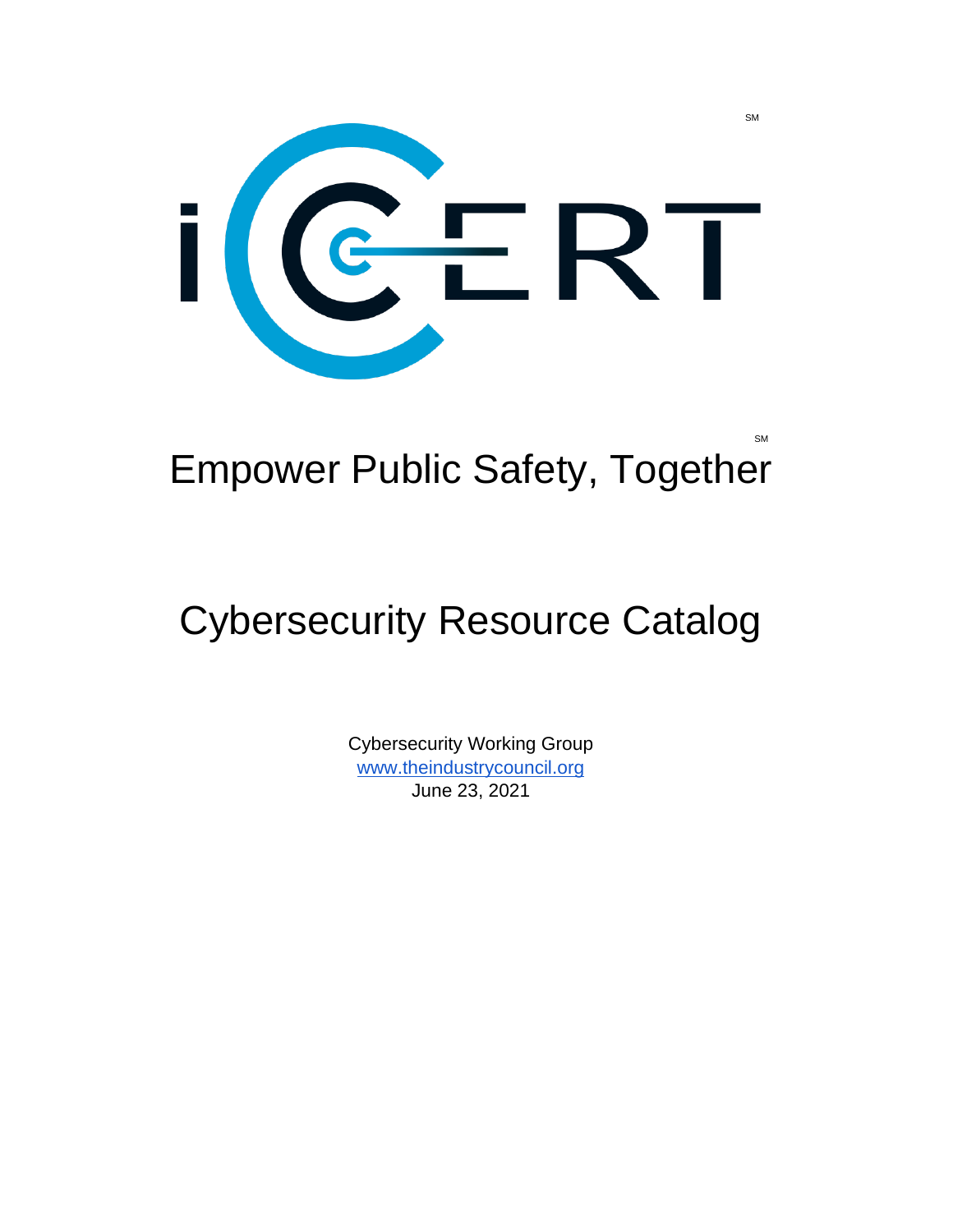

#### Foreword

Now more than ever, the world's citizens need the technologies and innovation embodied in the emergency response technology, software, and communications industries. The Industry Council for Emergency Response Technologies, Inc. (iCERT) is proud of its history since 2005 as the exclusive trade association representative for emergency response technology hardware, software, and services providers.

iCERT's priorities include:

- 1) Advocating for *more and new* public safety technology funding at all levels of government;
- 2) Growing members' organic revenue, partnerships, and total market share with exclusive and unique iCERT **business-to-business** internal opportunities;
- 3) Advancing broadband for public safety in conjunction with next generation IP-based emergency calling, text, and multimedia communications;
- 4) Promoting understanding and adoption of advanced technologies in all public safety sectors - NG911, Artificial Intelligence, Big Data, Location Technologies, Communications Networks, CAD, Cloud-Based Systems, LTE, LMR, Recording, Dispatch, and Cybersecurity (to name a few); and
- 5) Ensuring that issues that unfairly burden or impede the introduction of new public safety / response technologies to the marketplace are explained and accommodated before decisions are made by federal, state, and local regulators.

One of the ways iCERT accomplishes these goals is through cooperative member-driven efforts, such as this paper, which capture leading edge experiences and best practices that provide both educational and practical benefits to readers and practitioners

iCERT members know that history has repeatedly proven business leaders' expertise can assist public policymakers and government emergency communications professionals as they address complex choices regarding the installation, use, and maintenance of advanced communications, public safety, and related technologies. iCERT uses the trade association format to refine this process so that our members maximize their potential both as individuals and as organizations to achieve their desired objectives.

On behalf of iCERT's members and the emergency response technology industry, thank you for reviewing this information, and we hope that it is of benefit. Comments and questions are always welcome. Thank you.

**Kim Robert Scovill** Executive Director iCERT

> To learn more, or to join iCERT, go to [www.theindustrycouncil.org.](http://www.theindustrycouncil.org/) Contact iCERT at [executivedirector@theindustrycouncil.org](mailto:executivedirector@theindustrycouncil.org)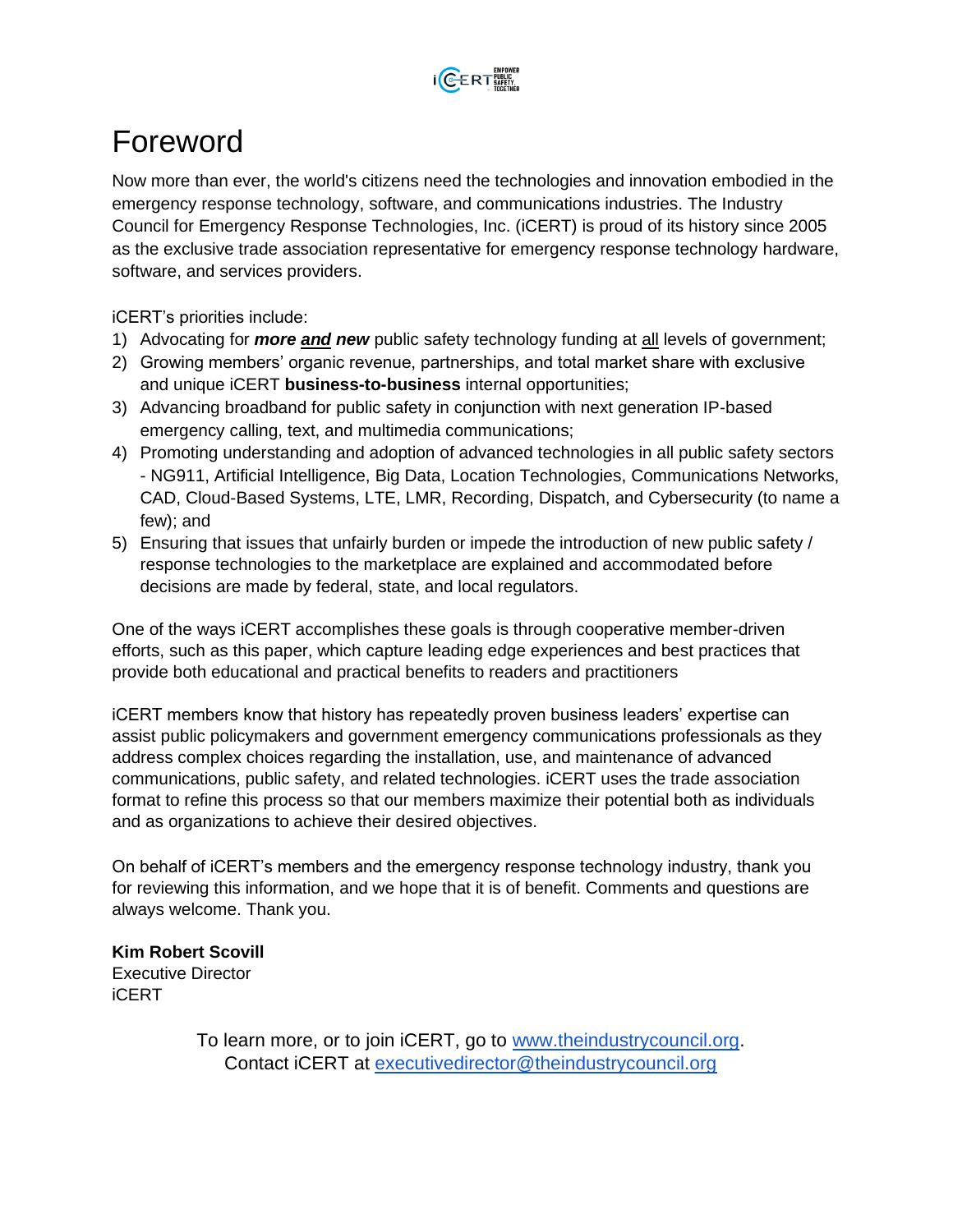

### **Contributors**

| Name                  | <b>Working Group Role</b> | Company                          |  |
|-----------------------|---------------------------|----------------------------------|--|
| Al Brisard            | Co-Chair                  | Exacom                           |  |
| Tom Breen             | Co-Chair                  | SecurLore                        |  |
| Tanya Kumar           | Member                    | T-Mobile                         |  |
| Mike Beagles          | Member                    | <b>Mission Critical Partners</b> |  |
| <b>William Ott</b>    | Member                    | <b>First Watch</b>               |  |
| <b>William Mertka</b> | Member                    | Verizon                          |  |

## Preface

This catalog was created by the iCERT Cybersecurity Working Group as a resource to the iCERT membership and the public safety community. The table below highlights valuable content created outside of iCERT but relevant to iCERT members and their customers. One of the intents of the Cybersecurity Working Group is to continually assess third party cybersecurity content to validate its usefulness to our constituents and update this document accordingly. We welcome all suggestions for additional content to be assessed.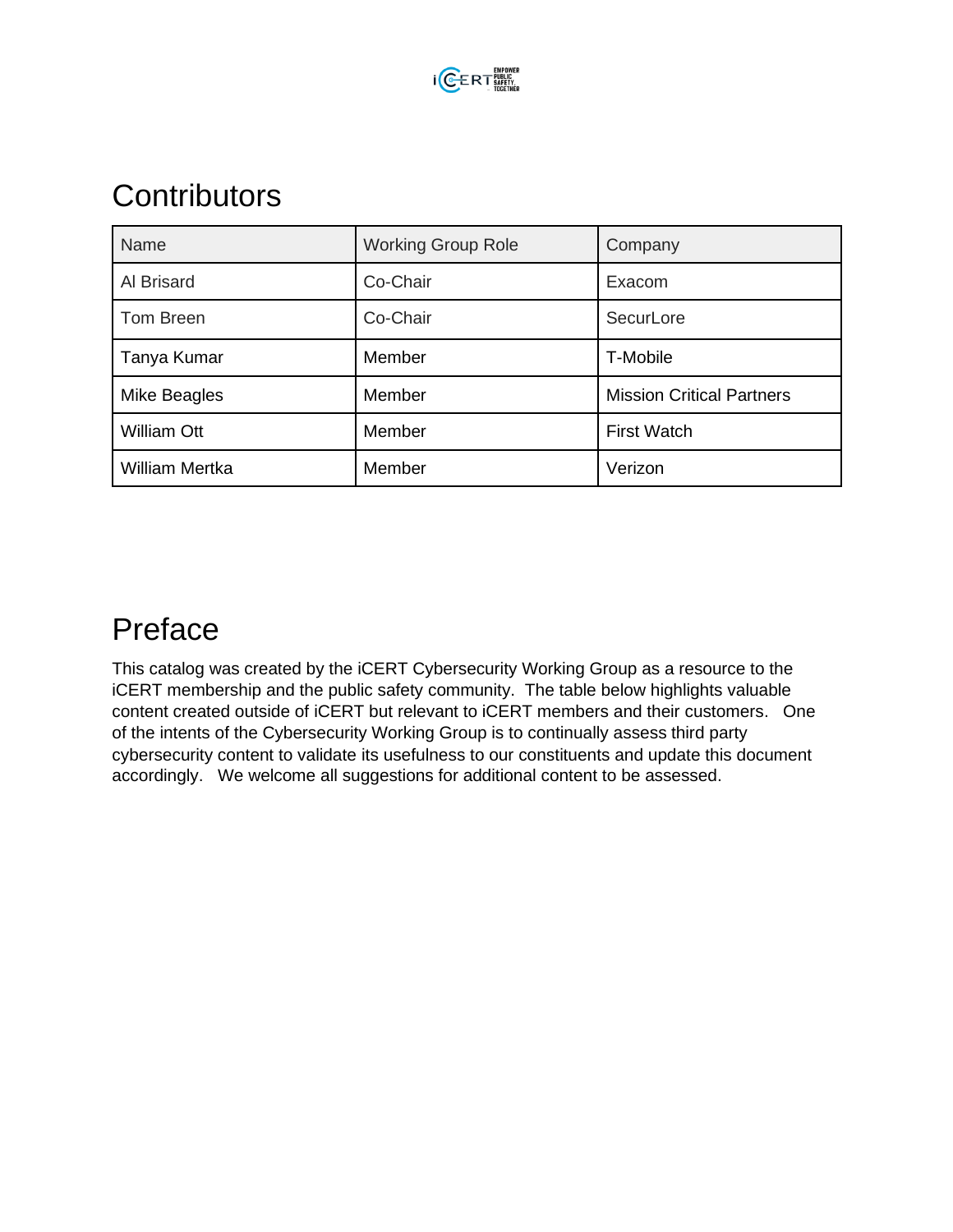|  | Definitions of Headings shown below the matrix.   |  |  |  |  |
|--|---------------------------------------------------|--|--|--|--|
|  |                                                   |  |  |  |  |
|  |                                                   |  |  |  |  |
|  | 50<br>e Co<br>-88<br><b>START</b><br>- 23<br>- 77 |  |  |  |  |

|           | <b>Target Audience</b>         | Comptione    |                    |              |                  |                    | <b>Assembly Montgomery of Bridge</b> |                                                                                                                                                                                                                                                 |                                |                                                                   |                                                                                                                          |
|-----------|--------------------------------|--------------|--------------------|--------------|------------------|--------------------|--------------------------------------|-------------------------------------------------------------------------------------------------------------------------------------------------------------------------------------------------------------------------------------------------|--------------------------------|-------------------------------------------------------------------|--------------------------------------------------------------------------------------------------------------------------|
| 16-Sep-20 | <b>Public Safety</b><br>/PSAPs |              |                    | x            | х                | x                  | x                                    | CSRIC VII Report on Security Risk and Best Practices for Mitigation<br>in 911 Legacy, Transition and NG 911 Implementations. (September FCC<br>$\pmb{\chi}$<br>16, 2020)<br>[NOTE: This link downloads the .docx file aka: Report#2 from WG-4.] |                                | <b>Federal Advisory Committee</b>                                 | https://www.fcc.gov/files/csric7reportsecuirtyrisk-bestpracticesmitigation-<br>legacytransitionalng911pdf                |
| 05-Nov-18 | <b>Public Safety</b><br>/PSAPs |              |                    | x            |                  |                    |                                      | NG911 Institute (video)                                                                                                                                                                                                                         | NG911 Institute                | NG911 Advocacy Body                                               | https://youtu.be/9d9U7jUIHCA                                                                                             |
| 02-Jul-05 | <b>Public Safety</b><br>/PSAPs |              | X                  | X            | X                | $\boldsymbol{x}$   | x                                    | NENA Security for NG9-1-1 (NG-SEC) WG<br>x                                                                                                                                                                                                      | <b>NENA</b>                    | Industry Association/ANSI Accredited<br>Standards Development Org | to be provided by tpb upon publication                                                                                   |
| Current   | <b>Public Safety</b>           | x            |                    | x            |                  |                    |                                      | Cybersecurity and Communications Reliability Division, Public<br>x<br>Safety and Homeland Security Bureau                                                                                                                                       | <b>FCC</b>                     | <b>Federal Regulatory Body</b>                                    | https://www.fcc.gov/cybersecurity-and-communications-reliability-division-<br>public-safety-and-homeland-security-bureau |
| Current   | <b>Public Safety</b>           |              |                    | x            | X                | $\pmb{\mathsf{x}}$ | x                                    | Communications Security, Reliability, and Interoperability Council<br>X<br>[Main page]                                                                                                                                                          | <b>FCC</b>                     | Federal Advisory Committee                                        | https://www.fcc.gov/about-fcc/advisory-committees/communications-<br>ecurity-reliability-and-interoperability-council-0  |
|           | 10-Mar-21 Public Safety        |              |                    | x            | X                | $\pmb{\mathsf{x}}$ | $\pmb{\mathsf{x}}$                   | CSRIC VII Report Measuring Risk Magnitude and Remediation Cost<br>in 911 and NG911 Networks (March 10, 2021)<br>x<br>[NOTE: This link downloads the .docx file aka: Report#3 from WG-4.]                                                        | <b>FCC</b>                     | <b>Federal Advisory Committee</b>                                 | https://www.fcc.gov/file/20607/download                                                                                  |
| Current   | <b>Public Safety</b>           |              |                    | x            |                  |                    | x                                    | SAFECOM (managed by the Cybersecurity and Infrastructure<br>Security Agency (CISA)) Main Page                                                                                                                                                   | <b>DHS</b>                     | <b>Federal Advisory Committee</b>                                 | https://www.cisa.gov/safecom                                                                                             |
| 19-Feb-16 | <b>PSAPs</b>                   |              |                    | $\mathbf{x}$ |                  | $\mathsf{x}$       |                                      | <b>x</b>   <b>x</b>   Task Force for Optimal PSAP Architecture                                                                                                                                                                                  | <b>FCC</b>                     | <b>Federal Advisory Committee</b>                                 | https://www.fcc.gov/document/fcc-releases-tfopa-final-report                                                             |
| Current   | DoD, other<br>Federal          | x            | X                  | x            |                  | x                  |                                      | Office of the Under Secretary of Defense for Acquisition &<br>x<br>Sustainment CMMC Model and Assessment Guides                                                                                                                                 | <b>DOD</b>                     | <b>Federal Policy</b>                                             | https://www.acq.osd.mil/cmmc/draft.html                                                                                  |
| Current   | All                            | X            | X                  | x            | $\boldsymbol{x}$ | $\pmb{\mathsf{x}}$ | X                                    | x<br>Center for Internet Security                                                                                                                                                                                                               | CIS                            | Independent Non-Profit                                            | https://www.cisecurity.org/                                                                                              |
| Current   | All                            | $\mathbf{x}$ | $\boldsymbol{x}$   | x            | $\mathbf{x}$     | x                  | X                                    | Cybersecurity and Infrastructure Security Agency (CISA) "NG911<br>x<br><b>Transition Focus"</b>                                                                                                                                                 | <b>DHS</b>                     | <b>Federal Policy Body</b>                                        | www.cisa.gov/safecom/next-generation-911                                                                                 |
| 01-Dec-16 | All                            |              | $\pmb{\mathsf{x}}$ |              | $\boldsymbol{x}$ | x                  | X                                    | x<br>NIST - Guide for Cybersecurity Event Recovery                                                                                                                                                                                              | NIST/Department of<br>Commerce | <b>ANSI Accredited Standards</b><br>Development Org               | https://nylpubs.nist.gov/nistpubs/SpecialPublications/NIST.SP.800-184.pdf                                                |
| Current   | All                            | $\mathbf{x}$ | x                  | $\mathbf{x}$ | $\mathbf{x}$     | $\mathbf{x}$       | x                                    | NIST-CSF<br>x                                                                                                                                                                                                                                   | NIST/Dept of<br>Commerce       | <b>ANSI Accredited Standards</b><br>Development Org               | https://www.nist.gov/cyberframework                                                                                      |
| Current   | All                            |              |                    | x            |                  |                    |                                      | X The National 911 Program - Cybersecurity                                                                                                                                                                                                      | DoT/DoC                        | <b>Federal Office</b>                                             | https://www.911.gov/issue_cybersecurity.html                                                                             |

**Name of Agency Agency Agency Agency Agency Agency Agency Agency Agency Agency Agency Agency Agency Agency Agency**